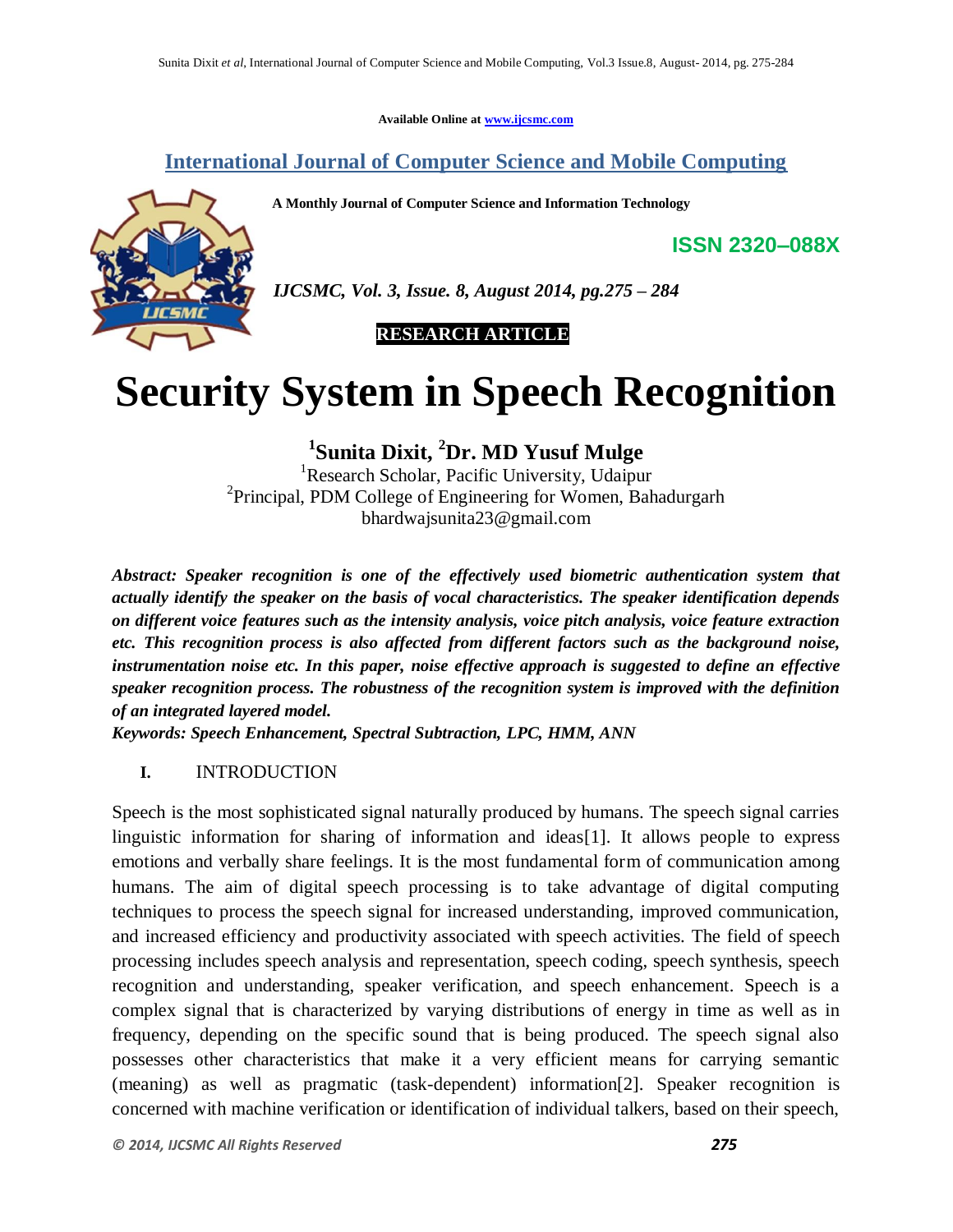for authorization of access to information, networks, computing systems, services, or physical premises. At times, as an important biometric feature, a talker's speech may also be used for forensic or criminal investigations. Speaker Identification is becoming a high-relevant task in many fields, especially in the framework of security remote applications. These systems, usually developed under laboratory conditions, severely degrade their performance level when an acoustical mismatch appears among training and testing phases. The traditional framework for analyzing speech is the source-tract model first proposed by Homer Dudley at Bell Laboratories in the 1930s. In this model[3], as depicted in Figure 1, a speech excitation signal is produced by an excitation source and processed by a filter system that "modulates" the spectral characteristics of the excitation signal based on the shape of the vocal tract for the specific sound being generated.



Figure 1 speech production model -- the basis for speech analysis

Rest of the paper is organized as follows. Section II defines related work done in this field. Section III explains proposed approach in detail. Section IV presents results obtained using proposed approach followed by section V which concludes the findings based on the obtained results.

## **II.** RELATED WORK

In Year 2003, Chin-Teng Lin performed a work, "Single-Channel Speech Enhancement in Variable Noise-Level Environment". This paper discusses the problem of single-channel speech enhancement in variable noise-level environment. Commonly used, single channel subtractivetype speech enhancement algorithms always assume that the background noise level is fixed or slowly varying. In year 2006, Amarnag Subramanya performed a work," Speech Modeling with Magnitude-Normalized Complex Spectra and Its Application to Multisensory Speech Enhancement". A good speech model is essential for speech enhancement, but it is very difficult to build because of huge intra- and extra-speaker variation. In Year 2007, Esfandiar Zavarehei performed a work," Noisy Speech Enhancement Using Harmonic-Noise Model and Codebook-Based Post-Processing". This paper presents a post-processing speech restoration module for enhancing the performance of conventional speech enhancement methods. The restoration module aims to retrieve parts of speech spectrum that may be lost to noise or suppressed when using conventional speech enhancement methods. In Year 2008, Tim Fingscheidt performed a work," Environment-Optimized Speech Enhancement".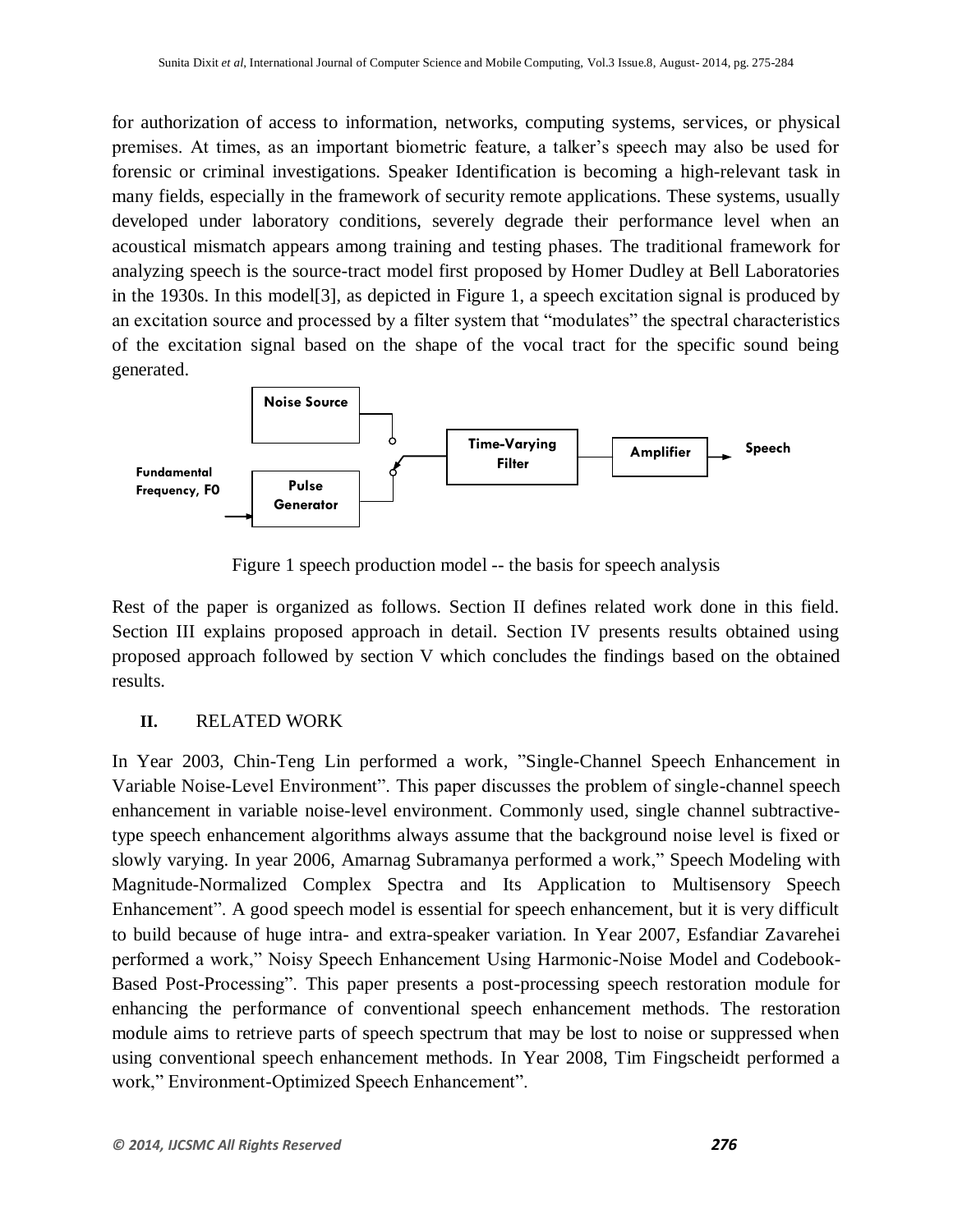In Year 2009, Hairong Jia performed a work,"A Modified Speech Enhancement Algorithm based on the Subspace". A modified speech enhancement Algorithm based on the subspace is advanced. It reduces residual noise caused by wrongly estimating noise eigen value matrix and speech eigen value matrix, because in the traditional speech enhancement algorithm based on the subspace, the eigen value matrix of noise are attained by eigen decomposing to covariance matrix of noise, but covariance matrix of noise is estimated by using variance in the silence sequent, it cannot instead the whole noise, and lead to residual noise.

## **III.** PROPOSED APPROACH

Speaker recognition is one of the effectively used biometric authentication system that actually identify the speaker on the basis of vocal characteristics. The speaker identification depends on different voice features such as the intensity analysis, voice pitch analysis, voice feature extraction etc. This recognition process is also affected from different factors such as the background noise, instrumentation noise etc. In this section, the noise effective approach is suggested to define an effective speaker recognition process. In this approach, the robustness of the recognition system will be improved with the definition of an integrated layered model. The robustness will be achieved for background noise and the instrumentation noise.

The approach is divided in two main stages. At the initial stage, the high level filtration over the noise is performed to remove the background noise. To perform this high level segmentation Spectral-subtraction method is used. In the later stage, to remove the instrumentation noise, linear probabilistic coding approach is used. This is the analytical approach that will perform the effective reduction of noise over the signal. At the final stage, the recognition process is performed using HMM improved neural network approach. The HMM[11] actually identifies the speech features and finally neural network performs the identification process. Later on these features are trained on neural to perform the effective recognition. The approach is robust again the noisy speech. It is a three stage model. The basic architecture of the proposed approach is given as under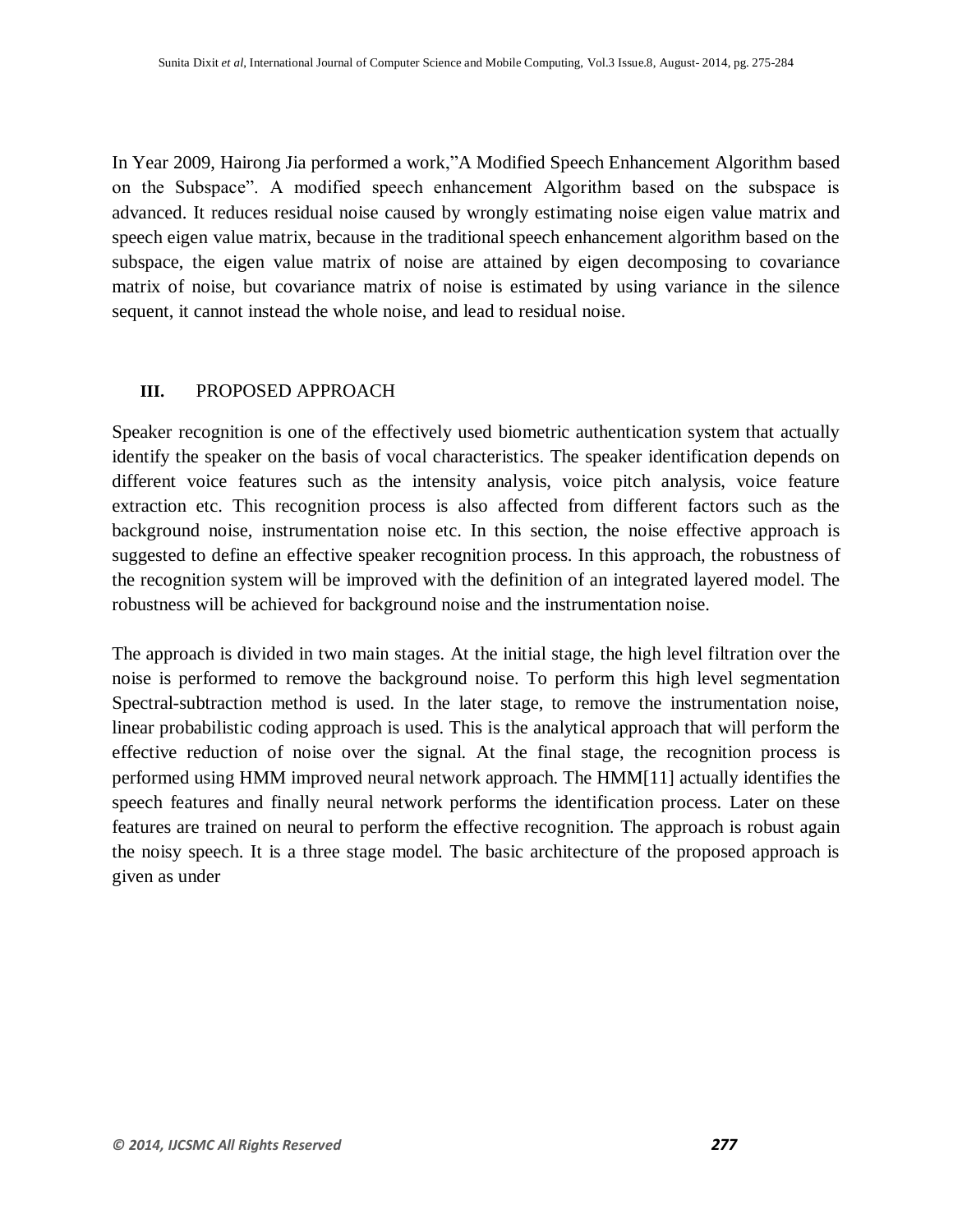

Fig. 2 Proposed model

As shown in the figure 2, the proposed model is having three main stages. First two stages are defined to perform de-noising over the signal to improve the robustness of recognition process. In the third stage, the HMM improved neural approach is defined to perform the recognition.

The de-nosing process will be effective against the background noise as well as the instrumentation noise. At the earlier stage, the spectral subtraction method is used to reduce the background noise over the speech signal and later on Linear predictive coding is used for low level filtration. This filtration process will reduce the instrumentation noise.

The recognition process defined in this model is the hybridization of HMM and the neural network. The HMM will actually used for feature extraction and the neural will use the classification approach to perform the recognition. The recognition will be performed on the featured speech dataset. The aim of the work is to improve the recognition ratio.

**Filtration techniques**: As shown above, first two stages are defined to perform de-noising over the signal to improve the robustness of recognition process. Following two techniques are used for high level and low level filtration:

- Spectral subtraction method
- Linear predictive coding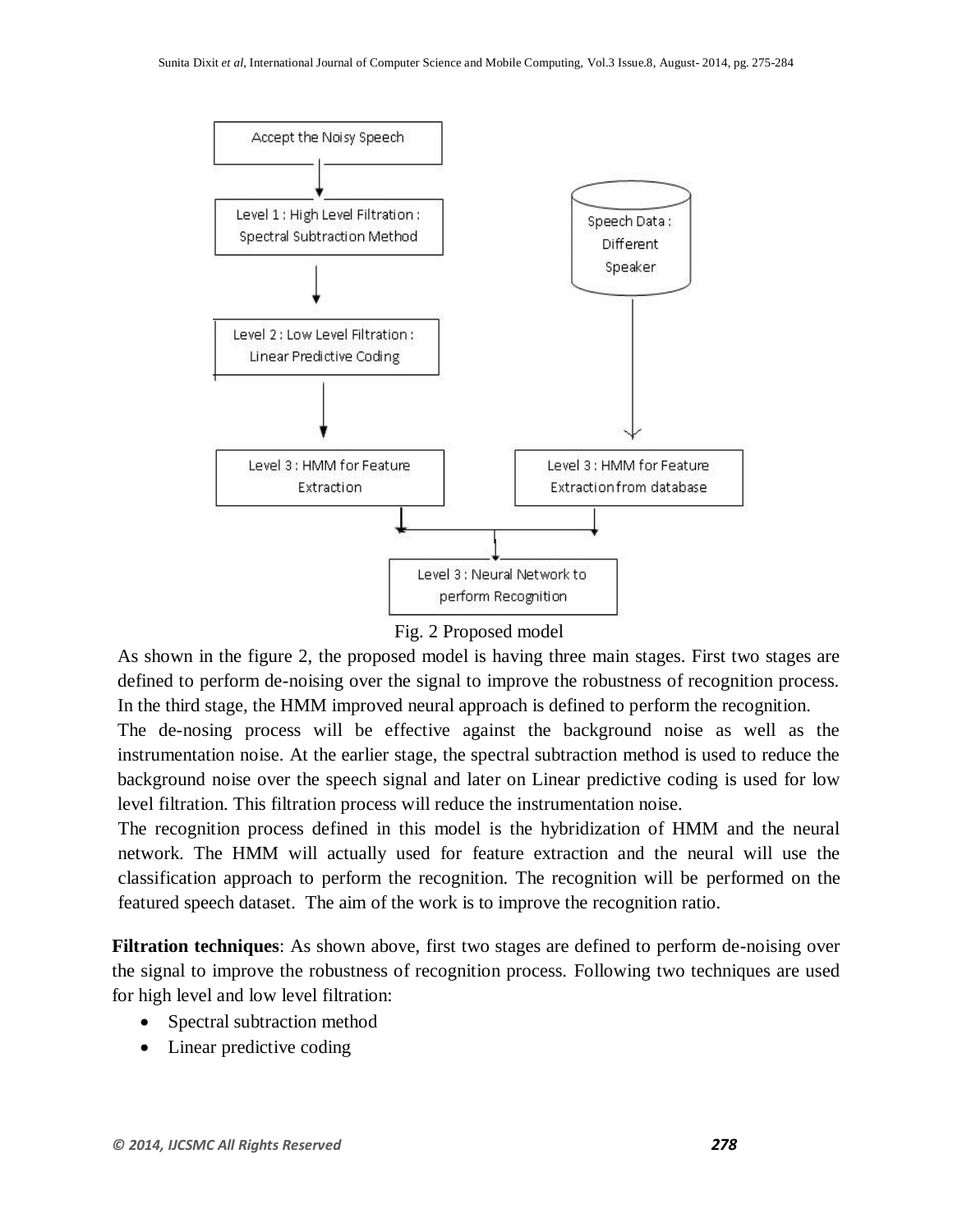#### **A. Spectral subtraction method:**

The goal of spectral subtraction is to suppress the noise from the degraded signal. It is based on the principle that one can estimate and update the noise spectrum when speech signal is not present and subtract it from the noisy speech signal to obtain clean speech signal spectrum. It is assumed that the noise is additive and its spectrum doesn't change with time. It means noise is stationary or slowly varying with time. The Block Diagram of Spectral Subtraction Method is shown in figure below:



Figure 3: Block Diagram of Spectral Subtraction

The enhanced speech is obtained by subtracting the estimated spectral components of the noise from the spectrum of the input noisy signal. The noise spectrum can be estimated, and updated, during the periods when the signal is absent or when only noise is present.



Figure 4: Input Speech Processing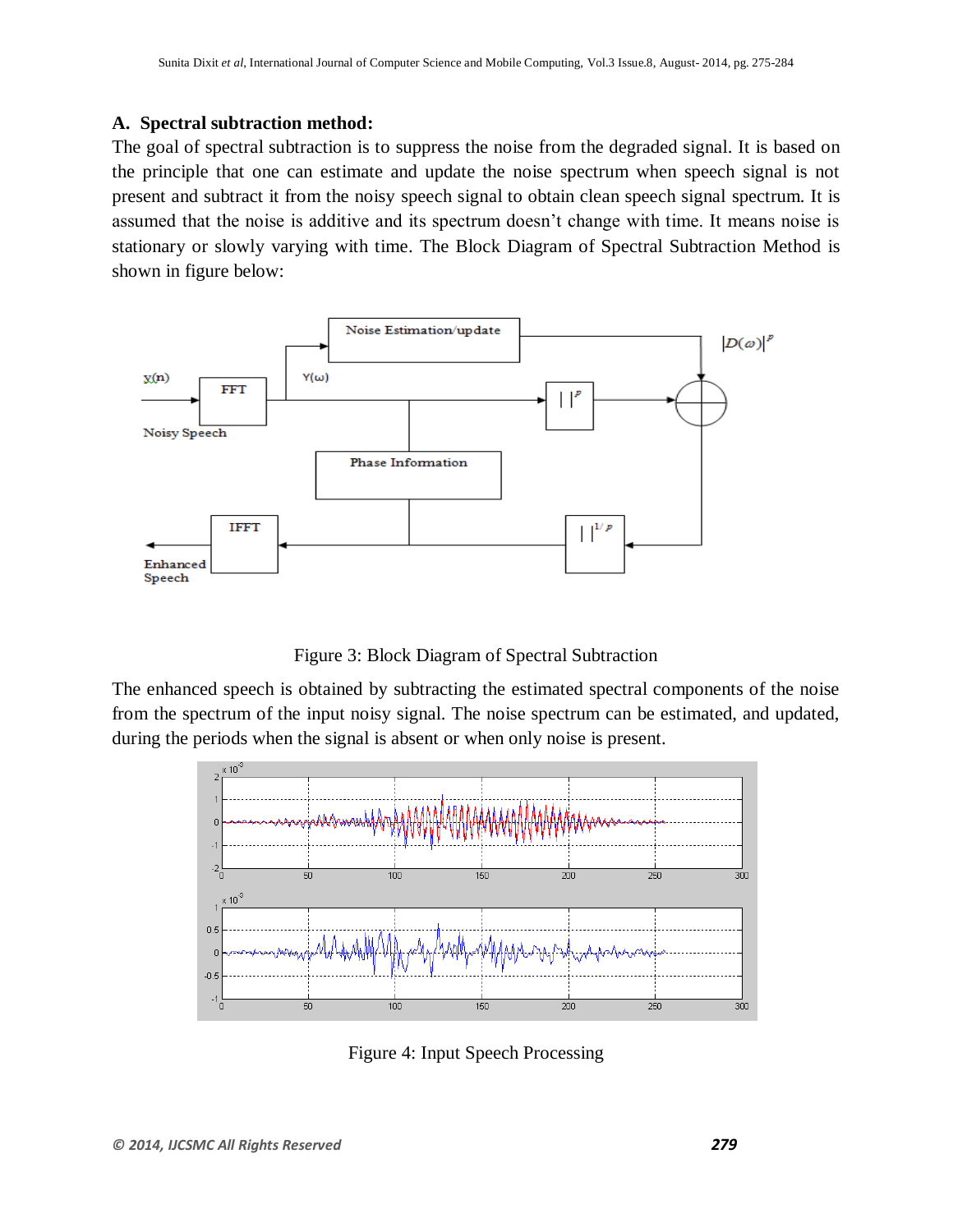As the input signal is taken, the spectral subtraction method is applied for high level filtration. Here figure 4 is showing the high level filtration process applied over the speech signal. The signal is here filtered to remove the instrumentation noise over the speech. The figure is also showing the improved speech signal.

#### **B. Linear predictive coding**

The LPC is one of the strongest tools in speech signal processing. The idea of this analysis is that each sample of the speech sign can be expressed as a linear equation of previous inputs and outputs. The transform function of the system can be achieved by applying the Z transform. An all pole model is very good estimation for the transform function. The important point in computing the *LPC* is that these coefficients can be directly driven from the speech signal for this reason and because of the dependence of the speech signal on times first, windowing is done the signal then the *LPC* coefficients are calculated in short frames.



Figure 5: Frame Averaging Analysis

Here figure 5 is showing the frame averaging analysis applied over the speech signal. The window processing is used to perform the block by block analysis over the speech so that the partial analysis will be performed under vector quantization. Here the LPC method is been implemented to analyze and filter the speech signal.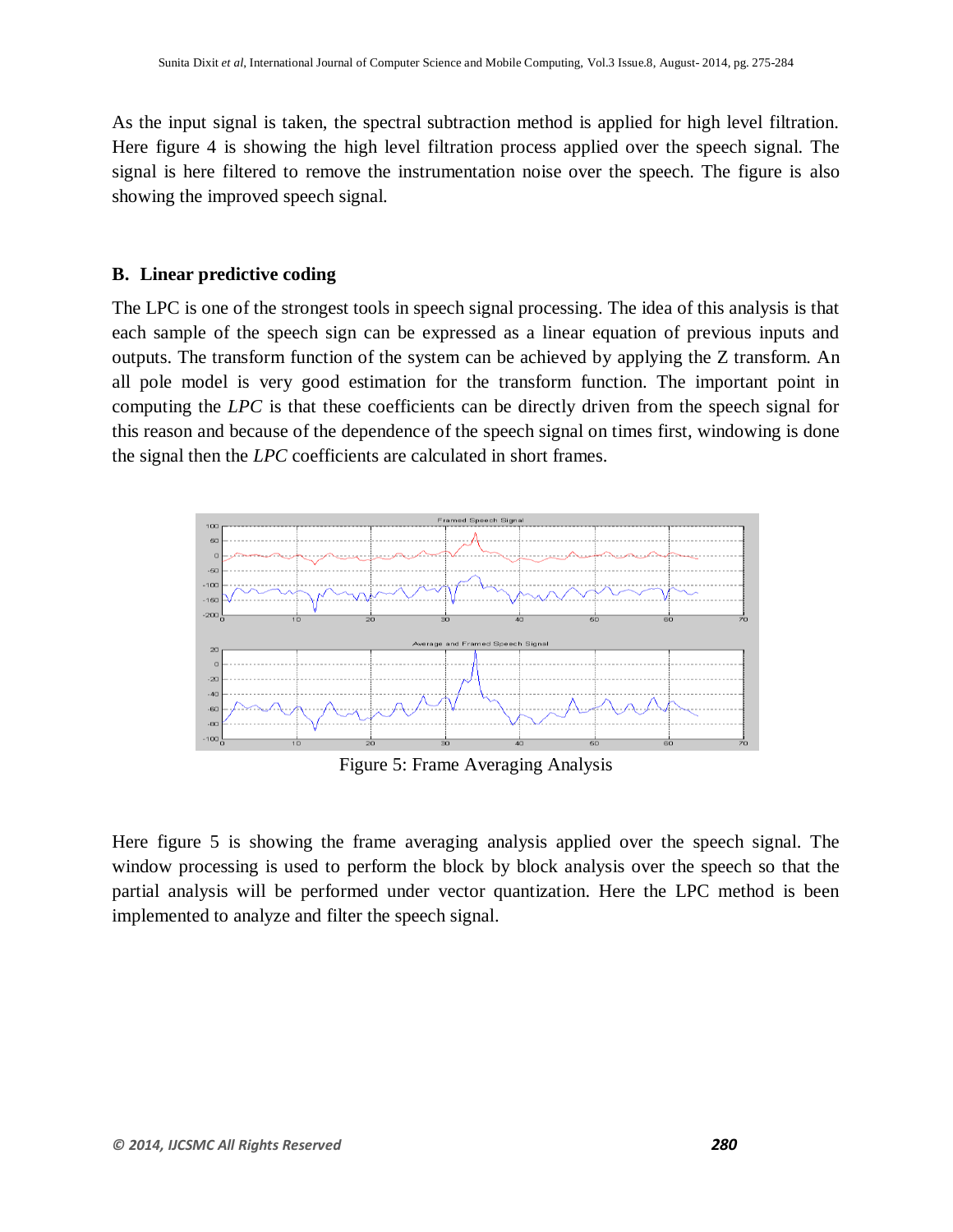

Figure 6: Segmented Speech Signal

Here figure 6 is showing the segmented speech signal obtained from initial LPC processing. The segmentation process is applied at reduce the signal noise under magnitude level analysis. The figure is showing the segmentation stage applied over the speech.

**Recognition technique:** The recognition process defined in our proposed model is the hybridization of HMM and the neural network.

## **A. HMM model:**

HMMs are most simple networks that can produce speech by using a number of states for each model and modeling the short-term spectra associated with each state with, usually, mixtures of multivariate Gaussian distributions (the state output distributions). The parameters of the model are the state transition probabilities and the means, variances and mixture weights that characterize the state output distributions. Each word, or each phoneme, will have a different output distribution; a HMM for a sequence of words or phonemes is made by concatenating the individual trained HMM for the separate words and phonemes.

# **B. Neural Network**

Neural networks have been used in many aspects of speech recognition such as phoneme classification, isolated word recognition, and speaker adaptation. Neural networks make no assumptions about feature statistical properties and have several qualities making them attractive recognition models for speech recognition. When used to estimate the probabilities of a speech feature segment, neural networks allow discriminative training in a natural and efficient manner. Few assumptions on the statistics of input features are made with neural networks. However, in spite of their effectiveness in classifying short-time units such as individual phones and isolated words, neural networks are rarely successful for continuous recognition tasks, largely because of their lack of ability to model temporal dependencies. Thus, one alternative approach is to use neural networks as a pre-processing e.g. features transformation, dimensionality reduction, etc.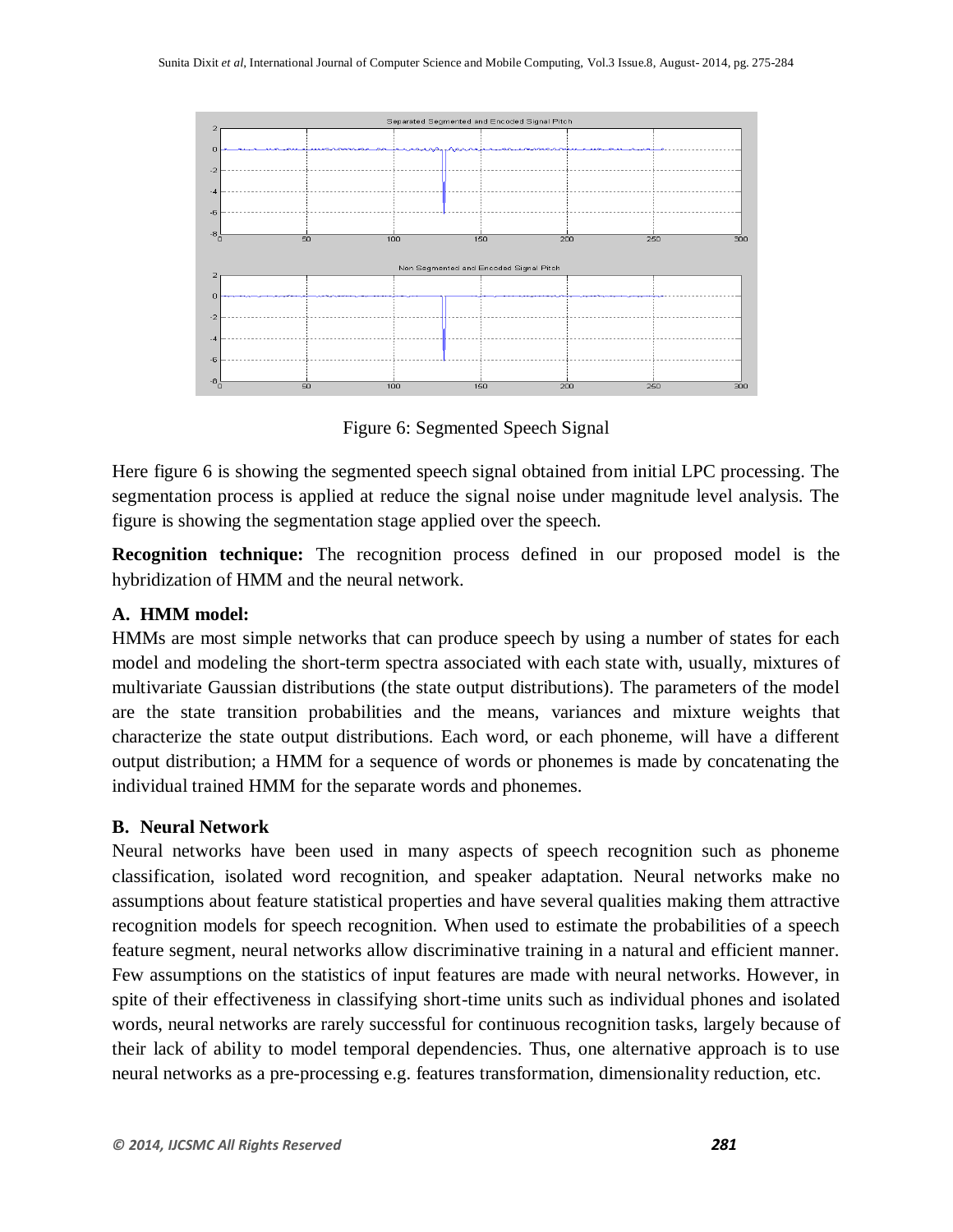### **IV.** RESULTS

To recognize the speaker under noise vector a two stage model is defined in previous section. The initial stage is for the speech signal filtration and second is to perform the speaker recognition. The signal improvement or enhancement is again defined under two main approaches called spectral signal analysis and LPC approach. The recognition is performed under hybrid model using HMM and neural network. The implementation of work is done on real time voices for different users using MATLAB.



Figure 7: Improved Speech Signal

Here figure 7 is showing the improved speech signal after the spectral subtraction and LPC approaches. The figure is showing the input signal is enhanced so that effective speaker recognition can be performed over it. Therefore, now speaker recognition can be obtained using HMM and neural network based recognition model over noise filtered database.

## **V.** CONCLUSION

In this paper, we have defined an approach for noisy speech signal. The noise can be some instrumentation noise or the background noise. The approach is divided in two main stages. In first stage, the signal filtration is performed using two layer model. In first layer, the spectral subtraction approach is defined to perform high level filteration and later on linear predictive model is applied for low level filteration. After this filteration stage, the recognition is applied using HMM improved neural network approach. The approach is tested on real time dataset. The results show the effective recognition of speaker over the database.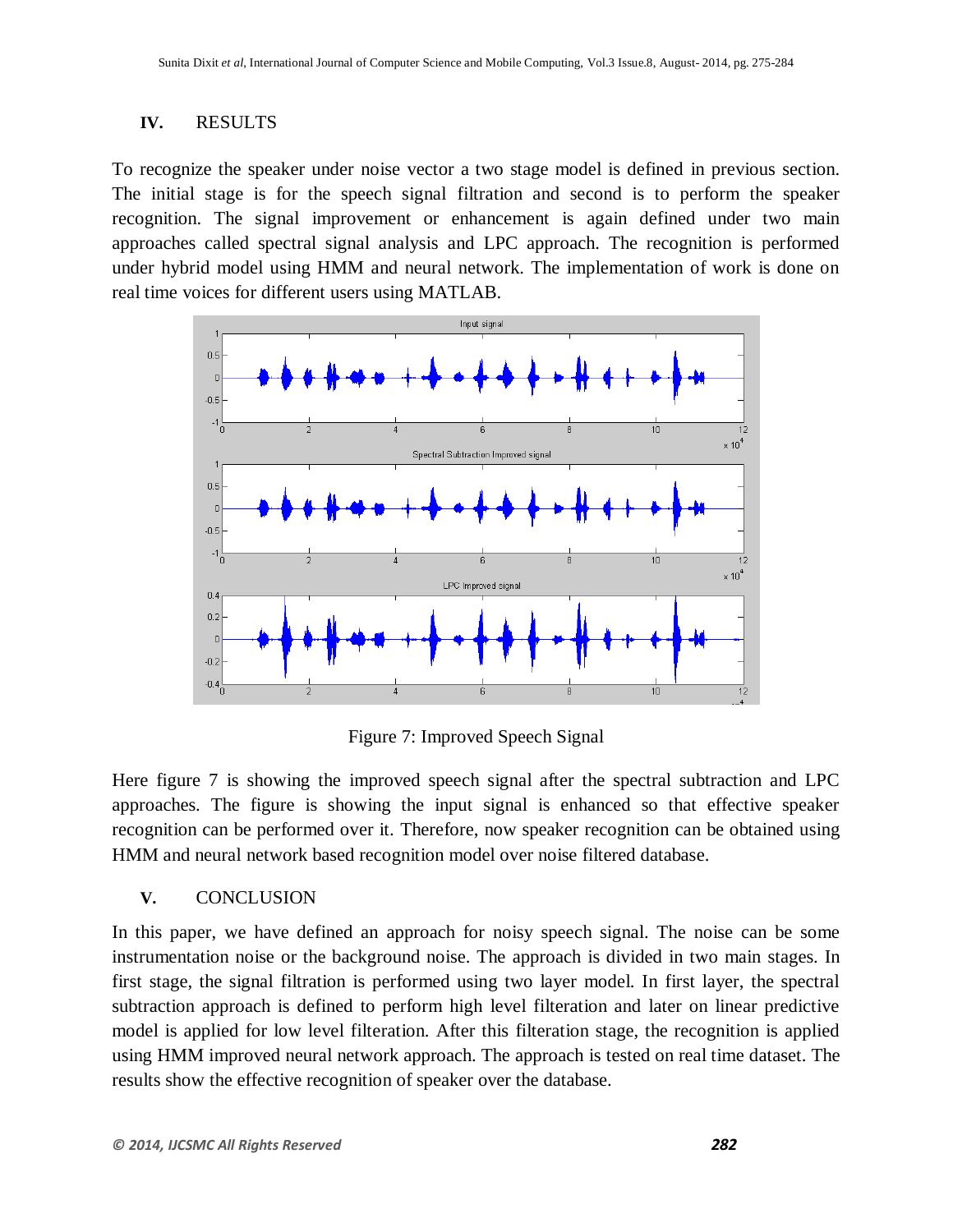#### **REFERENCES**

- [1] Sharon Gannot," Iterative and Sequential Kalman Filter-Based Speech Enhancement Algorithms", IEEE TRANSACTIONS ON SPEECH AND AUDIO PROCESSING 1063–6676/98@1998 IEEE
- [2] Huaiyu Dai," A Joint Speech Coding-Enhancement Algorithm for MBE Vocoder", Intemational Conference on Communication Technology ICCT'98
- [3] Nathalie Virag," Single Channel Speech Enhancement Based on Masking Properties of the Human Auditory System", IEEE TRANSACTIONS ON SPEECH AND AUDIO PROCESSING 1063–6676/99@1999 IEEE
- [4] Benito Carnero," Perceptual Speech Coding and Enhancement Using Frame-Synchronized Fast Wavelet Packet Transform Algorithms", IEEE TRANSACTIONS ON SIGNAL PROCESSING 1053–587X/99@1999 IEEE
- [5] Chin-Teng Lin," Single-Channel Speech Enhancement in Variable Noise-Level Environment", IEEE TRANSACTIONS ON SYSTEMS, MAN, AND CYBERNETICS—PART A: SYSTEMS AND HUMANS 1083-4427/03© 2003 IEEE
- [6] Te-Won Lee, "Speech Enhancement By Perceptual Filter With Sequential Noise Parameter Estimation".
- [7] Amarnag Subramanya, "Speech Modeling with Magnitude-Normalized Complex Spectra And Its Application To Multisensory Speech Enhancement", ICME 2006 1424403677/06©2006 IEEE
- [8] Esfandiar Zavarehei, "Noisy Speech Enhancement Using Harmonic-Noise Model and Codebook-Based Post-Processing", IEEE TRANSACTIONS ON AUDIO, SPEECH, AND LANGUAGE PROCESSING 1558-7916© 2007 IEEE
- [9] Anuradha R. Fukane, "Enhancement of Noisy Speech Signals for Hearing Aids", 2011 International Conference on Communication Systems and Network Technologies 978-0- 7695-4437-3/11© 2011 IEEE
- [10] Biing-Hwang Juang, "Minimum classification error rate methods for speech recognition", 1997, IEEE Transactions on Speech and Audio Processing (Volume: 5, Issue: 3)
- [11] Rabiner, L.,"A tutorial on hidden Markov models and selected applications in speech recognition" 1989 Proceedings of the IEEE (Volume: 77, Issue: 2)